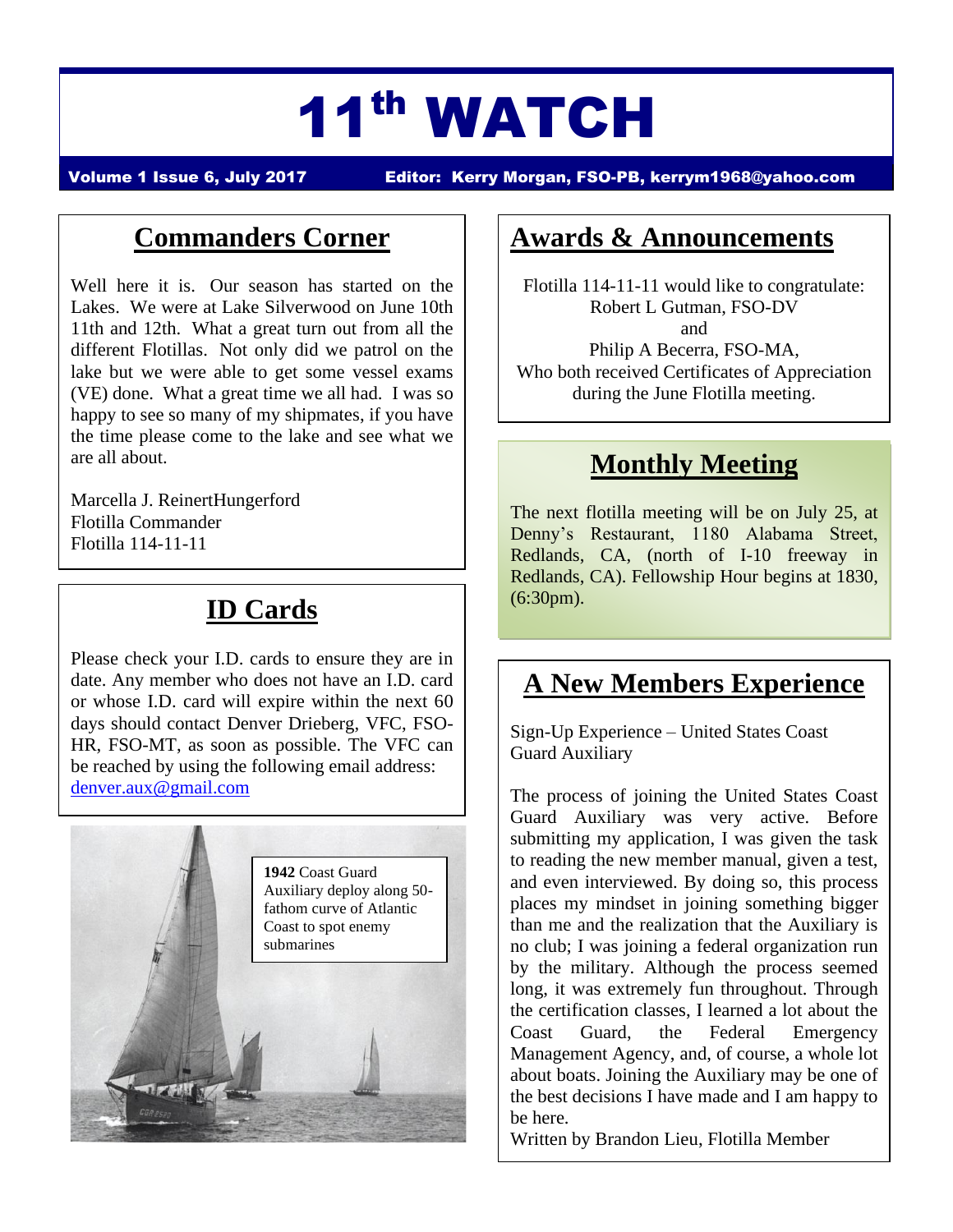#### **Paratus Prep**

For a chance at recognition by the Flotilla please send your answers to Kerry Morgan FSO-PB. Members who get all five questions correct will have their names read out during the monthly Flotilla meeting. The FSO-PB can be reached at: [Kerrym1968@yahoo.com](mailto:Kerrym1968@yahoo.com)

- 1. A bollard is found on the?
	- Beach.
	- Deck.
	- Pier.
	- Towed Vessel.
- 2) A change of a documented vessel's name can only be made by the?
	- American Bureau of Shipping.
	- Commissioner of Customs.
	- Treasury Department.
	- Coast Guard..
- 3) A crack in the deck plating of a vessel may be temporarily prevented from increasing in length by?
	- Cutting a square notch at each end of the crack.
	- Drilling a hole at each end of the crack.
	- Slot-welding the crack.
	- Welding a doubler over the crack.
- 4) A Danforth lightweight anchor does NOT hold well in which type of bottom?
	- Mud.
	- Grass.
	- Sand.
	- Clay.
- 5) A deck fitting, used to secure line or wire rope, consisting of a single body with two protruding horns is called a?
	- Bitt.
	- Bollard.
	- Capstan
	- Cleat.

## **Paratus Prep Answers for June**

Below are the answers for the month of June..

- 1. A "Sheepshank" is used to?
	- Shorten a line.
- 2. A "Skiff Hook" is a device used to?
	- Attach a towline to the eye bolt to the bow of a trailer-able boat.
- 3. A "Spring Line" is?
	- A mooring line running diagonally to the keel.
- 4. A "Stopper" is?
	- A short length of line used for temporary holding another line.
- 5. A "Whipping" is?
	- Turns of twine around a rope end

#### **Auxiliary History**

**July 1942** Coastal Picket Force is formed; Auxiliary enrolls large sailboats and motor cruisers for anti-submarine work along the 50 fathom curve of the Atlantic Coast. This force integrated the Army, Navy and Coast Guard coastal and beach patrol system and included mounted, foot, canine, and afloat units. Temporary reservists serve in all branches.

**July 1946** CG-170, "Instruction to Coast Guard Auxiliary," first Auxiliary manual issued.

## **4 th Cornerstone**

**Flotilla 114-11-11 would like to say a big hallo to its newest member, Brandon Lieu who received his member number during the month of June.**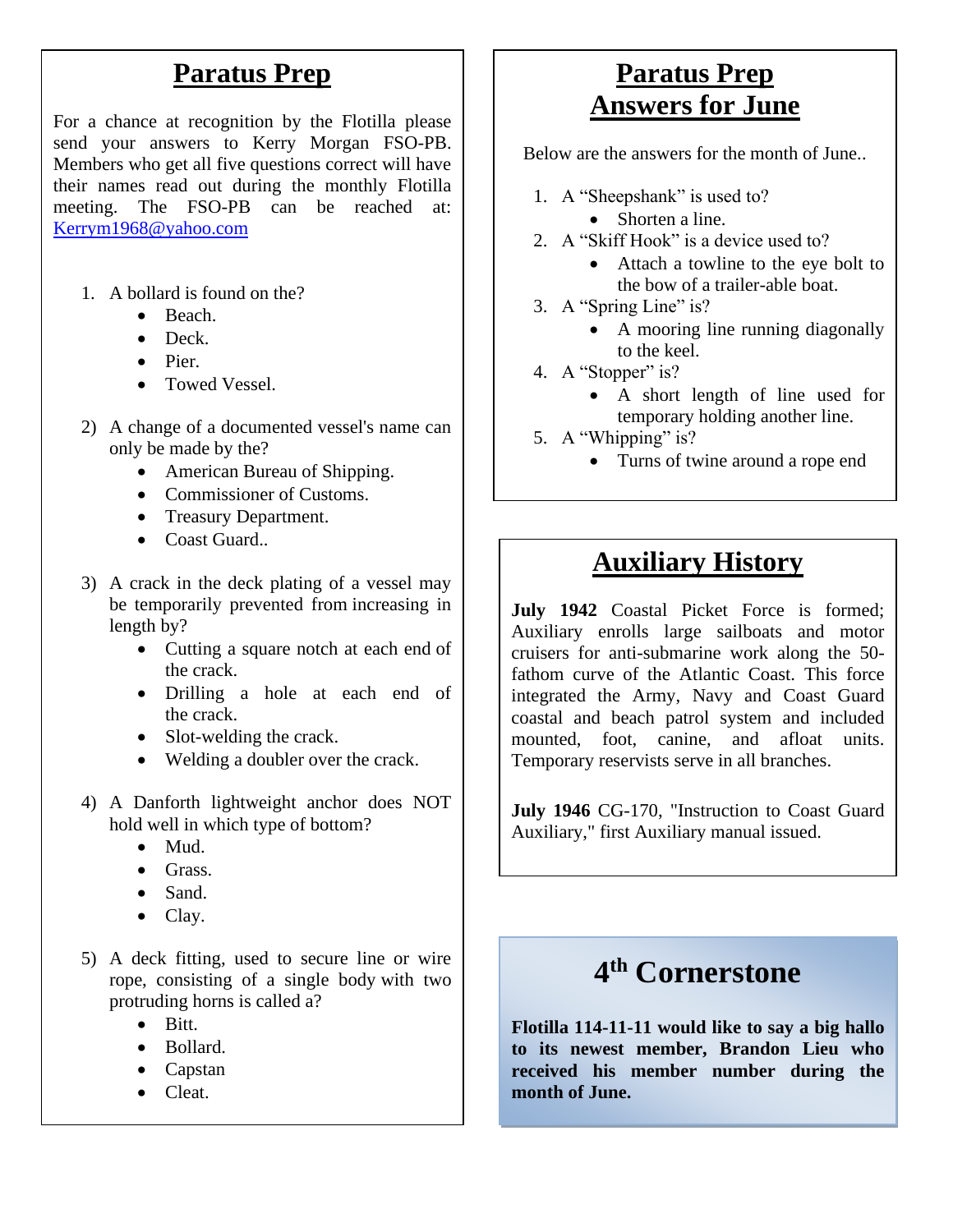## **Are you an Auxiliarist who holds clergy credentials and wants to support Religious Ministry Programs in the Coast Guard**

The Auxiliary Clergy support Program supplements and supports Navy Chaplains serving with the Coast Guard by expanding Religious Ministry within the Coast Guard to better meet the needs of Coast Guard members and their families.

Coast Guard Chaplains (officers of the U.S. Navy Chaplain Corps assigned to the Coast Guard) provide Religious Ministry to Coast Guard members. They play a vital role in support of overall mission execution of the Coast Guard. Due to the limited number of Coast Guard chaplains, they may be prevented or delayed in the timely response to Religious Ministry requirements.

The Coast Guard (CG) recognizes that the Coast Guard Auxiliary is composed of many skilled volunteers, some of whom have clergy credentials. The Auxiliary Clergy Support Program expands the Religious ministry capacity within the Coast Guard to better the needs of Coast Guard members.

The Clergy Support Program does not supplant Coast Guard chaplains, but supplements and supports their mission. Clergy Support Auxiliarists serve under the direct supervision of their designated Coast Guard Chaplain and must coordinate and report all Religious Ministry support to the Coast Guard Chaplain.

Auxiliarists with clergy credentials must meet many of the same qualifications as members of the Navy Chaplain Corps, which are described in COMDTINST 1730.5. the Chaplain of the Coast Guard (CG-00A) administers the Clergy Support Program and its associated qualification and training requirements.

If you are an Auxiliarist who holds credentials and wants to support Religious Ministry Programs in the Coast Guard supervised by Coast Guard Chaplains you can obtain more information by contacting:

The Rev. Dr. Charles "Doug" Kroll at **DKroll@collegeofthedesert.edu** 

This story was originally published on the "COAST GUARD AUXILIARY LIVE" The official Blog of the U.S. Coast Guard Auxiliary on Friday, June 23, 2017

## **C – School**

The Auxiliary C-School is a specialty school, with a focus on different job areas, as well as leadership training.

The C-School schedule is available on DIRAUX. There you can find a list of all upcoming C-School sessions. The same courses are usually offered each fiscal year, but class dates and locations change. C-School policy is described throughout the DIRAUX website, so be sure to read the material carefully.

You must sign up for a C-school via your DIRAUX office by filling out a Short Term Training Request form (STTR - ANSC-7059 / CG-5223). This form is available on the Auxiliary website: [http://forms.cgaux.org/archive/a7059.pdf.](http://forms.cgaux.org/archive/a7059.pdf) You must complete the form and get it signed by the Flotilla Commander (FC) and then fax, mail, or carry this to your DIRAUX office. You must specify which Cschool you desire. Unless a waiver is granted by DIRAUX, Auxiliarists may attend a C-school only once every three years.

You will know if you have been selected for a C-school by checking with your DIRAUX.

Air travel will be paid for by the Coast Guard and per diem pay for food will be given. Rental car and hotel costs can also be reimbursed.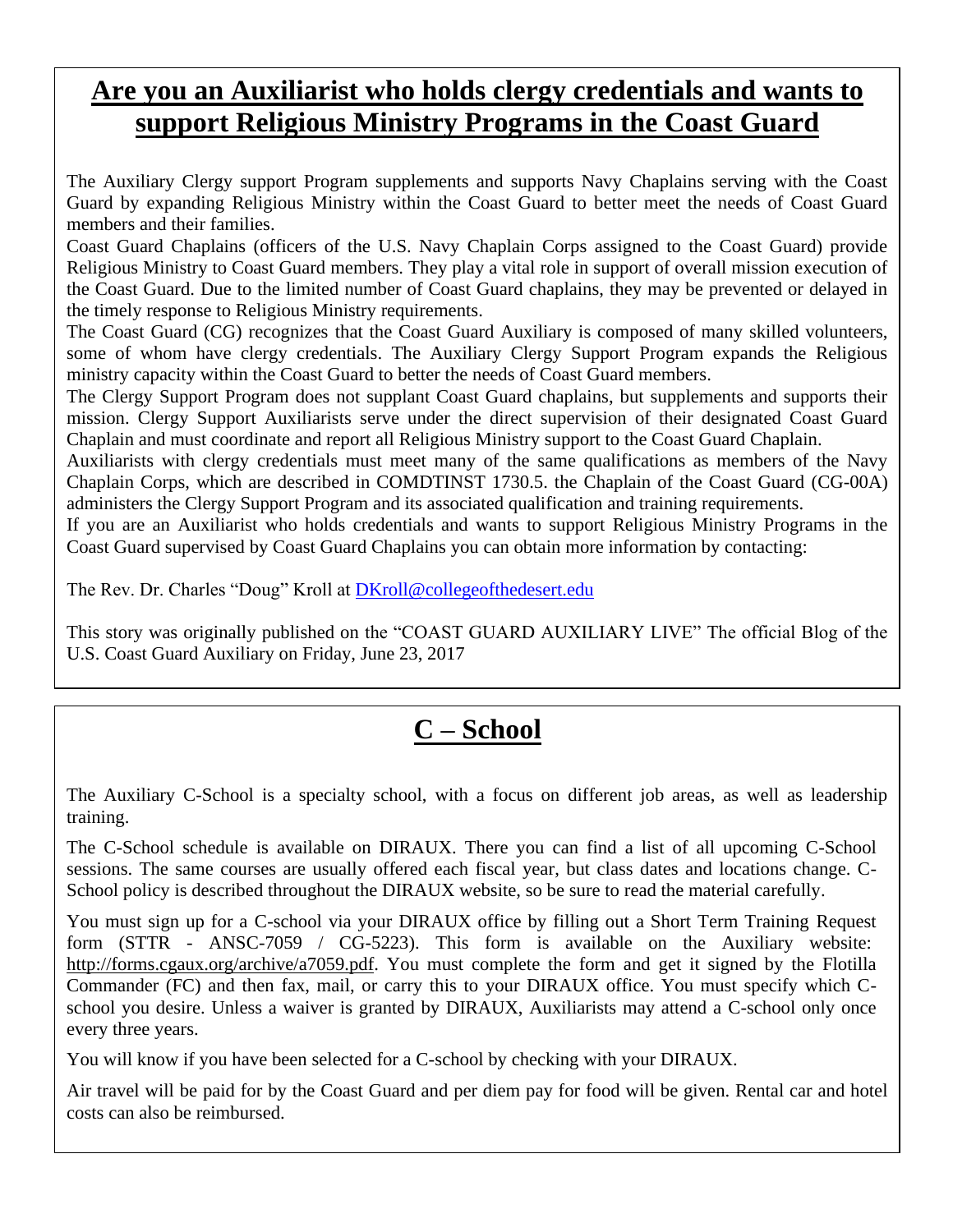THE GIRL OF THE YEAR IS A SPART ENLIST IN THE APPLY NEAREST COAST GUARD OFFICE

#### **Search and Rescue (SAR)**

The Coast Guard is well known for its outstanding commitment to saving lives and the Coast Guard Auxiliary continues to assist with this never ending fight. According to Tomm Olsen, the IP Division Commander, our SAR count for the year so far is 43 SAR incidents, which is more than half of what the division did last year. This would be something to be proud of on its own but when put alongside the fact that there have only been three weekends of patrols so far this year it shows the need for continued support for our boat crews.

If you have an interest in supporting the boat crews or just want to come along and see what they do please contact Larry Bitonti, the Flotilla Staff Officer – Operations (FSO-OP) or Kimberly Morgan, the Flotilla Staff Officer – Public Affairs.

Larry's email address is: [Hod238@aol.com](mailto:Hod238@aol.com)

Kimberly's email address is: [kimberleader@yahoo.com](mailto:kimberleader@yahoo.com) These Staff Officers will be able to tell you when and where the next patrol is going to occur.